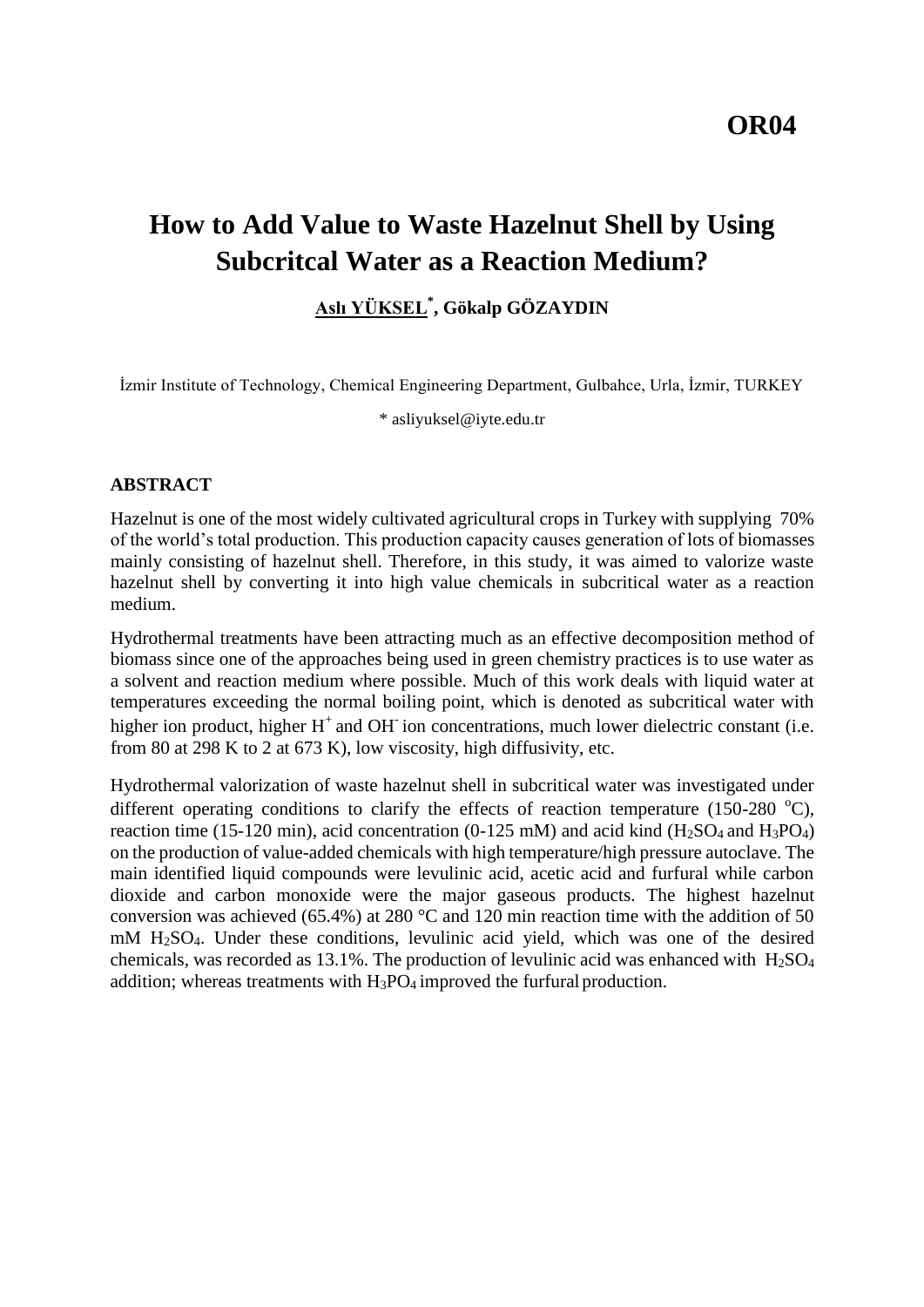### **INTRODUCTION**

Currently, the search and utilization of alternative and renewable resources for the production of valuable chemicals and fuels have been critical issue due to dependency of petroleum, environmental concerns and the growth of population. The valorization of waste and/or nonedible biomass have a significant potential in this sense. The enormous range of valuable biobased chemicals such as levulinic acid, acetic acid furfural etc. can be formed from various biomasses, however; levulinic acid is seemed the most substantial chemical because of having high potential to derive different products including pharmaceutical agents, herbicides, plasticisers, biofuel additives and flavouring agents. There is found multiple biomass transformation options into levulinic acid like treatment of mineral acids and solid catalyst, ionic liquids and sub- and supercritical fluids [1].

An unique dissolution and physicochemical properties are enables near the critical point of water (374 °C and 22.1 MPa) due to the existence in liquid state under adequate pressure [2]. The increment of temperature leads to polarity change of water [3] and the ion product  $(K_w)$  of water becomes higher approximately three orders of magnitude higher than that of ambient water [4, 5]. Moreover, the dielectric constant  $(\varepsilon)$  reduces from 80 to 10 at critical point which enhances the ionic reaction and the dissociation of water into  $H_3O^+$  and OH<sup>-</sup> ions [4, 5].

Hazelnut has a significant role for Turkey's agriculture since Turkey is a global leader of the hazelnut shell production with 650,000 tons/year (75% of World production). In the hazelnut shell processing, a large amount of waste shell, which are used at ineffective options (heating) [6]. For this reason, the transformation of waste hazelnut shell into valuable bio-based chemicals can promote to value and being natural alternative.

This is the first study, to our knowledge, about the hydrothermal conversion of hazelnut shell to valuable chemicals in hot compressed water. The main objective of this study is to evaluate the influence of several reaction parameters such as temperature (150-280 °C), reaction time (15- 120 min), acid types  $(H_2SO_4$  and  $H_3PO_4$  and acid amount  $(0-125 \text{ mM})$  in autoclave.

## **MATERIALS AND METHOD**

**Materials:** Hazelnut shell was obtained from Ordu, turkey. Fructose (≥ 99%), pyruvic acid (98%), glycolaldehyde, glycolic acid (99%), glycerolaldehyde (99%), levulinic acid (98%), 5 hydroxylmethyl furfural (99%) and lactic acid (98%) were purchased from Sigma-Aldrich. Furfural (98%), acetic acid (100%), glucose ( $\geq$  99.5%), formic acid (98%) and sulfuric acid (96-98%) were from Merck. Phosphoric acid (85-90%) was purchased from Fluka.

**Methods:** The hydrothermal treatment of waste hazelnut shell was performed in a batch reactor (Parr 5500) which is 300 ml of total volume, 350 °C maximum temperature and 200 bar maximum pressure. Initially, 4 g of hazelnut shell, 100 ml of de-ionized water and various amount of dilute  $H_2SO_4$  and  $H_3PO_4$  (50-125 mM) were loaded into reactor. After the reaction, gas product was collected into gas bas for GC-TCD analysis and then liquid product and solid product were separated by filtration paper. The liquid product was analyzed with HPLC (Shodex sugar column, SH 1011, with refractive index detector (RID), 0.5 ml/min flow rate of dilute  $H_2SO_4$  (3.75 mM) as a mobile phase and 50 °C of column temperature). The residual solid product was dried at 50 °C and 24 h, and it was analyzed with SEM, FTIR-ATR, TOC and elemental.

## **RESULTS**

The effect of reaction temperature, reaction time, dilute acid addition and acid type on the hydrothermal degradation of waste hazelnut shell under hot compressed water conditions was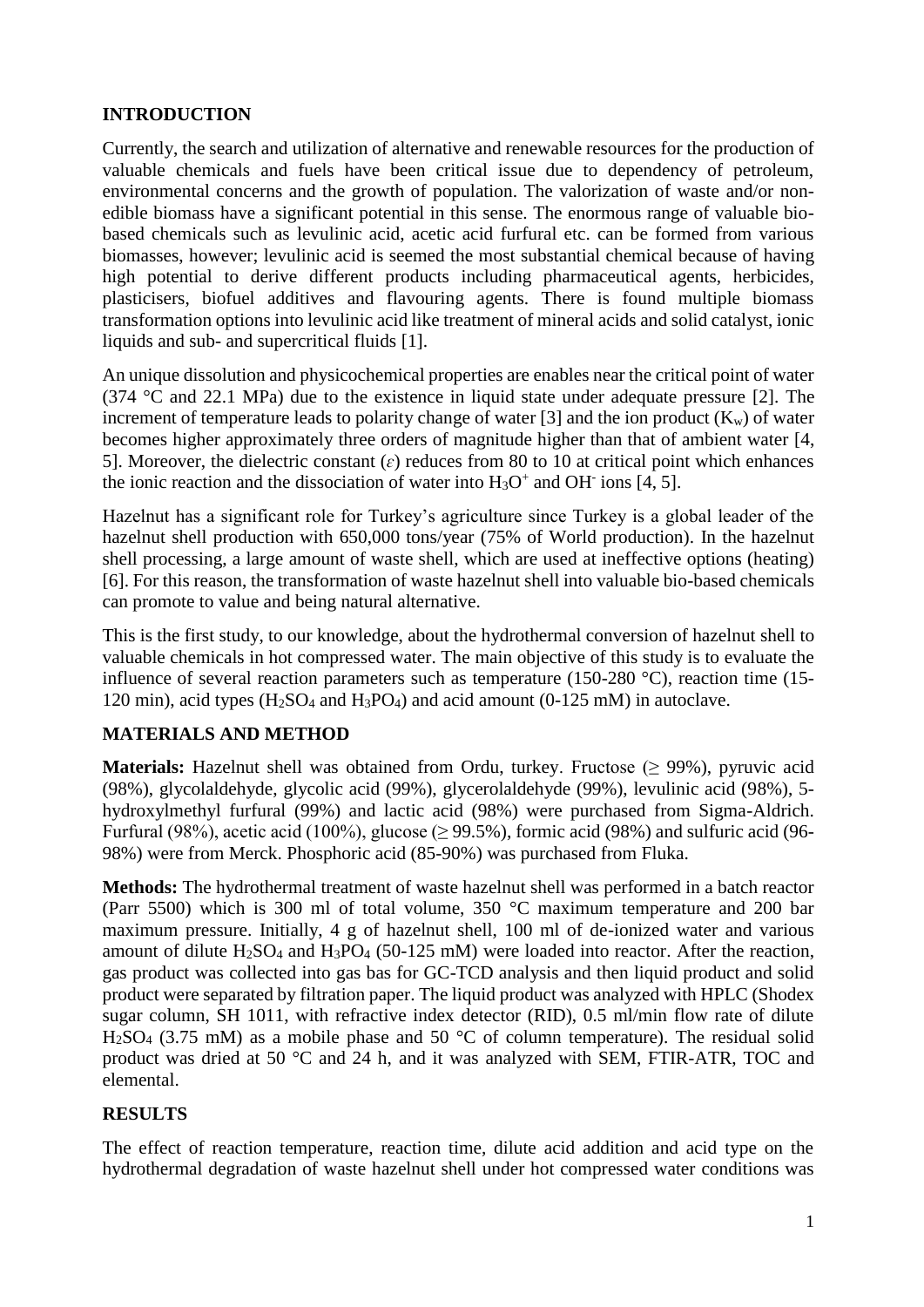evaluated. Furthermore, levulinic acid, acetic acid and furfural were qualified as desired products in this study.

*Effect of reaction temperature:* A typical reaction was carried out at 150-280 °C and 15-120 min in the presence of 50 mM  $H<sub>2</sub>SO<sub>4</sub>$  in order to figure out the effect of reaction temperature on the hazelnut shell conversion and liquid products formation (Table 1). At each reaction time, the conversion of hazelnut shell increased with reaction temperature and reached to the highest level (65.40%) with a treatment of 280 °C, 120 min and 50 mM  $H_2SO_4$ . With the increment of reaction time, no significant conversion change was observed. As expected, a considerable amount of fructose did not converted to other compounds and no levulinic acid formation was observed at lower temperature (150 °C) because of the cellulose hydrolization into glucose and the isomerization to glucose primarily [7]. The fructose amount decreased to 0.11% (280 °C and 120 min) significantly with a further reaction temperature treatment which led to the increase of levulinic acid formation. The selectivity of levulinic acid reached to 13.26% and 13.05% for 250 °C and 280 °C in 120 min, respectively. This levulinic acid formation behavior can be caused by the structural changes of water through critical point of water since the hydrogen bonds are weakening and become less stable [3, 5]. On the other hand, dielectric constant decreases and self-dissociation of water increases which enhance the ionic reaction [4]. In contrast, relatively lower reaction conditions (150 °C and 120 min, 200 °C and 15 min) are more effective in the terms of furfural formation due to the low thermal stability of hemicellulose [8] and the selectivity of furfural decreased down to 0.04% with a higher temperature and longer time treatment (280 °C and 120 min). In the case of acetic acid, selectivity is comparatively high at 150 °C while it is quite stable between 200 °C to 280 °C.

| T<br>$({}^{\circ}C)$ | (min) | <b>Conversion</b><br>(%) | <b>Selectivity</b> | (%)               |                |                 |
|----------------------|-------|--------------------------|--------------------|-------------------|----------------|-----------------|
|                      |       |                          | <b>Fructose</b>    | Levulinic<br>acid | Acetic<br>acid | <b>Furfural</b> |
| 150                  | 15    | 35.79                    | 41.96              | $\overline{0}$    | 11.58          | 1.54            |
|                      | 60    | 41.42                    | 47.74              | $\overline{0}$    | 9.53           | 5.54            |
|                      | 90    | 42.14                    | 43.11              | 0.10              | 11.09          | 6.60            |
|                      | 120   | 41.12                    | 34.94              | 0.28              | 10.97          | 11.91           |
| 200                  | 15    | 56.99                    | 1.13               | 6.85              | 8.66           | 13.09           |
|                      | 60    | 59.32                    | 0.58               | 13.33             | 8.43           | 7.73            |
|                      | 90    | 61.20                    | 0.50               | 12.45             | 8.09           | 5.32            |
|                      | 120   | 58.39                    | 1.24               | 13.01             | 8.68           | 5.72            |
| 250                  | 15    | 61.66                    | 1.08               | 10.91             | 8.05           | 0.92            |
|                      | 60    | 61.44                    | 0.91               | 10.21             | 7.80           | 0.39            |
|                      | 90    | 61.02                    | 1.09               | 10.87             | 8.72           | 0.22            |
|                      | 120   | 61.07                    | 1.07               | 13.26             | 7.89           | 0.21            |
| 280                  | 15    | 62.54                    | 0.48               | 8.42              | 8.28           | 0.25            |
|                      | 60    | 64.64                    | 0.35               | 11.85             | 8.09           | 0.18            |
|                      | 90    | 64.39                    | 0.28               | 13.26             | 8.78           | 0.07            |
|                      | 120   | 65.40                    | 0.11               | 13.05             | 8.76           | 0.04            |

Table 1. The effect of reaction temperature on the conversion and product selectivity in 50 mM H<sub>2</sub>SO<sub>4</sub>

The changes of raw hazelnut shell and solid residues' surface structure were monitored with SEM analysis (Figure 1). After the subjection of 150 °C and 50 mM  $H<sub>2</sub>SO<sub>4</sub>$ , hazelnut shell's complex layer with fiber (Figure 1a) started to decompose into small carbon spheres (Figure 1b). The reason of this situation can be easy decomposition of cellulosic and hemicellulosic component of hazelnut shell with higher diffusion characteristic of subcritical water [9]. The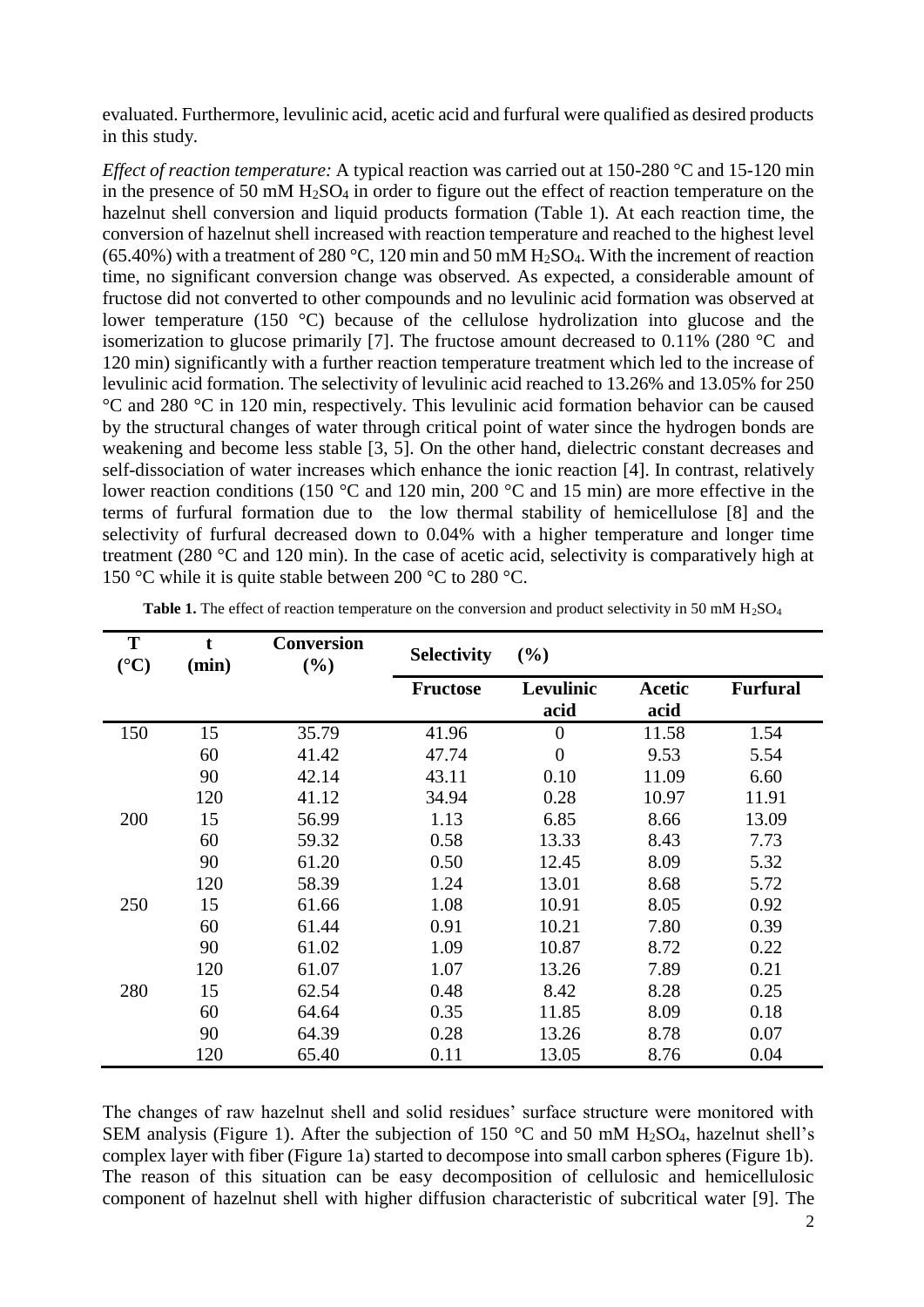particle size of carbon spheres were approximately 1-2 µm which found in tarry structures at 250 °C and 280 °C (Figure 1c-d).



**Figure 1.** SEM images of a) untreated and solid solid residues after the treatment at b) 150 °C; c) 250 °C; 280 °C after 60 min and with 50 mM  $H_2SO_4$  (at magnification of x10,000)

Furthermore, FTIR spectrum of untreated hazelnut shell and solid residues after the hydrothermal conversion at various reaction temperatures (150, 200 and 280 °C) are shown in Figure 2. The peaks at 1375 cm<sup>-1</sup> and 2980 cm<sup>-1</sup> are typical cellulose and hemicellulose structure [9, 10] and correspond to C-H bending of alkanes and saturated aliphatic C-H stretching respectively. These peaks of raw hazelnut shell were sharper than those of solid residues and also, the absorbance peak at 1375 cm<sup>-1</sup> disappeared at higher temperature (280 °C). The peaks at  $1215-1275$  cm<sup>-1</sup> are associated with stretching of aliphatic C-H groups. Moreover, the evidence of lignin presence in the hydrothermally treated solid residues can be concluded with 1600 cm<sup>-1</sup> and 3330 cm<sup>-1</sup> bands. These peaks are related to characteristic lignin structure [9, 11] and are observed in each treatment conditions since subjecting even 280 °C is not enough to cleavage of phenolic bonds.



**Figure 2.** FTIR spectrum of untreated and treated hazelnut shell solid residues at different temperatures (60 min and 50 mM  $H<sub>2</sub>SO<sub>4</sub>$ )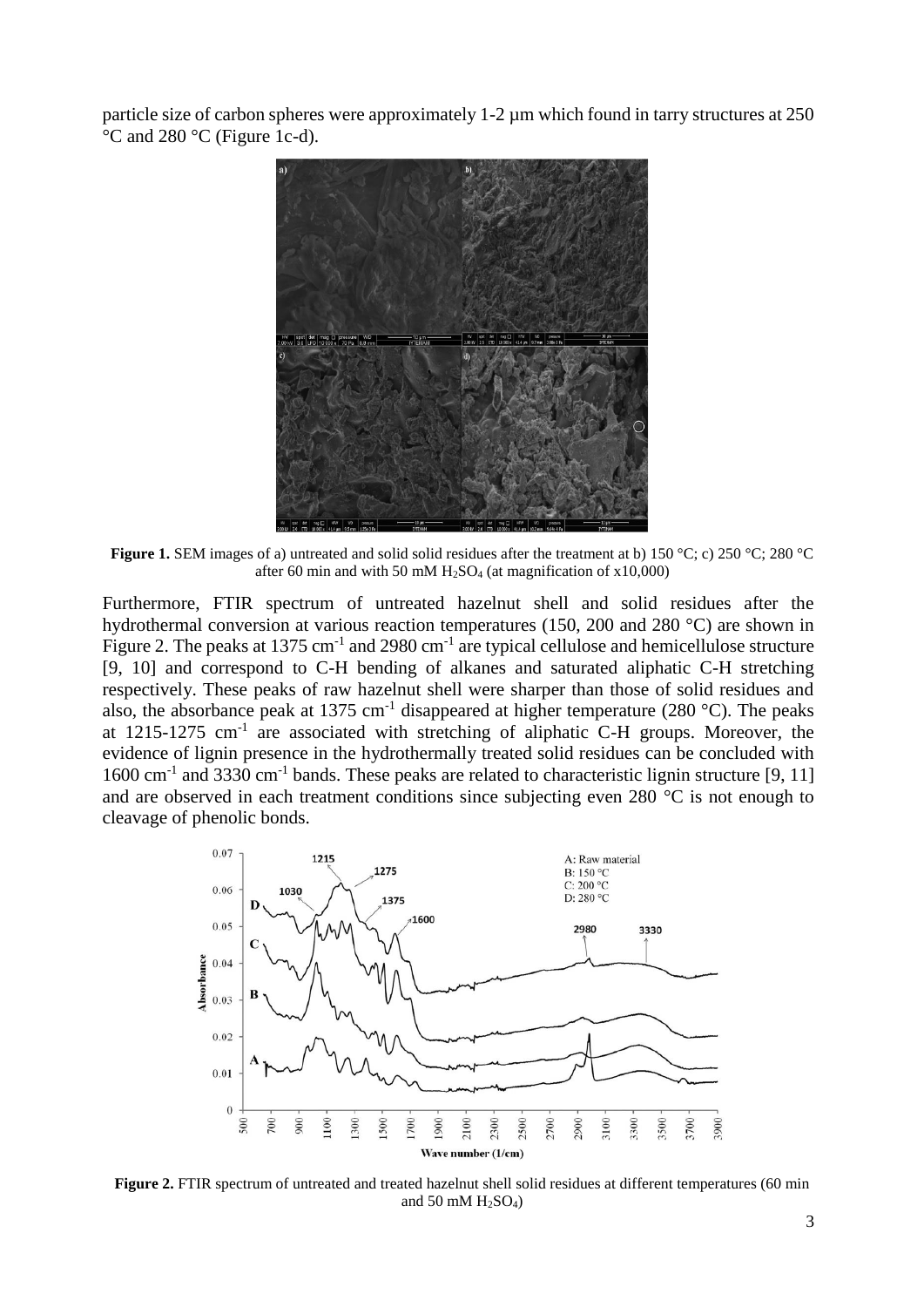In the terms of gas products distribution, relatively higher temperature conditions such as 250 °C and 280 °C for 120 min in the presence of 50 mM H2SO<sup>4</sup> was considered for GC-TCD analysis due to the boost of the secondary decomposition reaction at elevated temperatures. Carbon monoxide and carbon dioxide were the main gas compounds that were identified from the hydrothermal conversion of hazelnut shell whereas trace amounts of hydrogen and methane were also observed (Table 2). While carbon monoxide concentration increased from 160.28 to 200.47 μg/ml, the concentration of carbon dioxide reduced from 637.26 to 591.12 μg/ml. Therefore, it can be concluded that the increment of temperature shifts the water gas shift reaction towards left-hand side (carbon monoxide). On the other hand, 1.78 μg/ml of methane concentration and 1.42 μg/ml of hydrogen concentration were determined in the 280 °C and 120 min in the presence of 50 mM H2SO4.

| <b>Temperature</b><br>$({}^{\circ}{\rm C})$ | Gas            | products | $(\mu g/ml)$    |                 |          |          |          |          |
|---------------------------------------------|----------------|----------|-----------------|-----------------|----------|----------|----------|----------|
|                                             | H <sub>2</sub> | CO       | CH <sub>4</sub> | CO <sub>2</sub> | $C_2H_4$ | $C_2H_6$ | $C_3H_6$ | $C_3H_8$ |
| 250                                         | 2.77           | 160.28   | 0.29            | 637.26          | 0.20     | 0.06     | 0.57     |          |
| 280                                         | 1.42           | 200.47   | .78             | 591.12          | 0.36     | 0.65     |          | 0.32     |

**Table 2.** The composition of gas products for 250 °C and 280 °C, 120 min and 50 mM H<sub>2</sub>SO<sub>4</sub>

*Effect of acid addition:* In this study, H<sub>2</sub>SO<sub>4</sub> and H<sub>3</sub>PO<sub>4</sub> were preferred to evaluate the influence of dilute acid addition on the conversion and liquid product formation from the waste hazelnut shell. To eliminate the corrosion problem, the effect of acid addition was studied at 200 °C and 60 min. The addition of  $H<sub>2</sub>SO<sub>4</sub>$  and  $H<sub>3</sub>PO<sub>4</sub>$  have a different conversion trend which increased until 75 mM  $H_2SO_4$  then decreased slightly to 58.94% (125 mM  $H_2SO_4$ ) whereas the continuous improvement (56.38%) was observed with the treatment of 125 mM H3PO4. As shown in Figure 3, the both acid type enhanced the different valuable chemicals production. While the formation of levulinic acid was significant in the presence of  $H_2SO_4$  that was increased up to 15.40% (125 mM), the selectivity of levulinic acid was only  $3.07\%$  in the 125 mM H<sub>3</sub>PO<sub>4</sub>. In contrast to levulinic acid selectivity, relatively weaker acid, H3PO4, was more effective in the terms of furfural formation. The addition of 100 mM of  $H_3PO_4$  increased the furfural selectivity to 16.74% whereas it had a reverse pattern and decreased to 3.62% with 100 mM of H<sub>2</sub>SO<sub>4</sub>. Two reasons can be caused to this difference: 1) the formation of char from furfural by polymerization [12] and 2) the structural difference of cellulose and hemicellulose. Furthermore, serious effect of acid type and amount on the acetic acid selectivity was determined.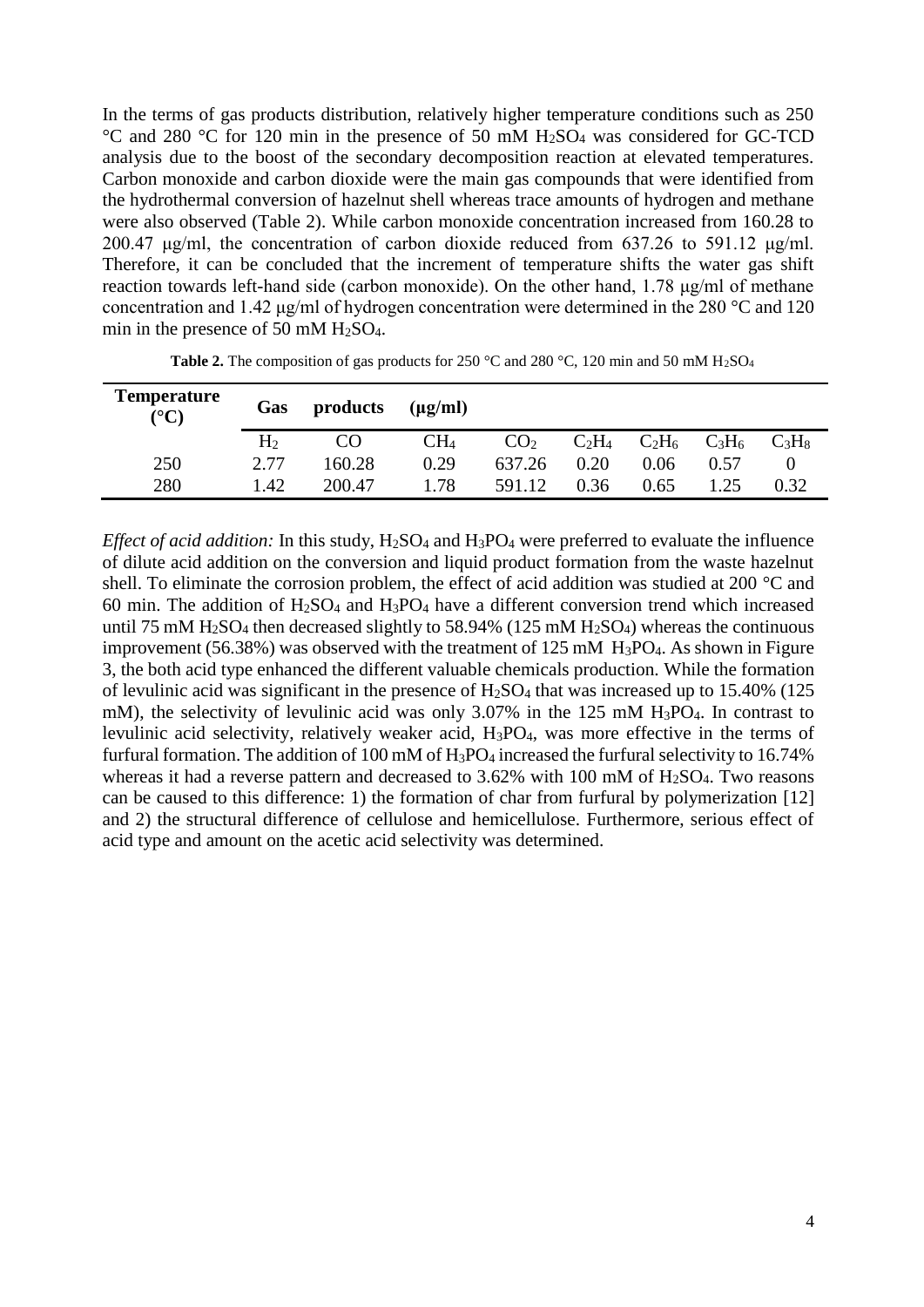

**Figure 3.** The effect of acid addition on the liquid product distribution at 200 °C and 60 min with a) H<sub>2</sub>SO<sub>4</sub> and b)  $H_3PO_4$ 

*Effect of reaction time:* The reaction time did not have significant influence on the conversion and acetic acid selectivity when compared to the effect of temperature and acid addition (Figure 4). With a longer reaction time, 5-HMF transformed to levulinic acid, whose selectivity is 13.01% at 120 min. However, the selectivity of furfural reduced considerably to 5.72% (120 min).



Figure 4. The effect of reaction time on the conversion and the selectivity of products (200 °C and 50 mM  $H<sub>2</sub>SO<sub>4</sub>$ )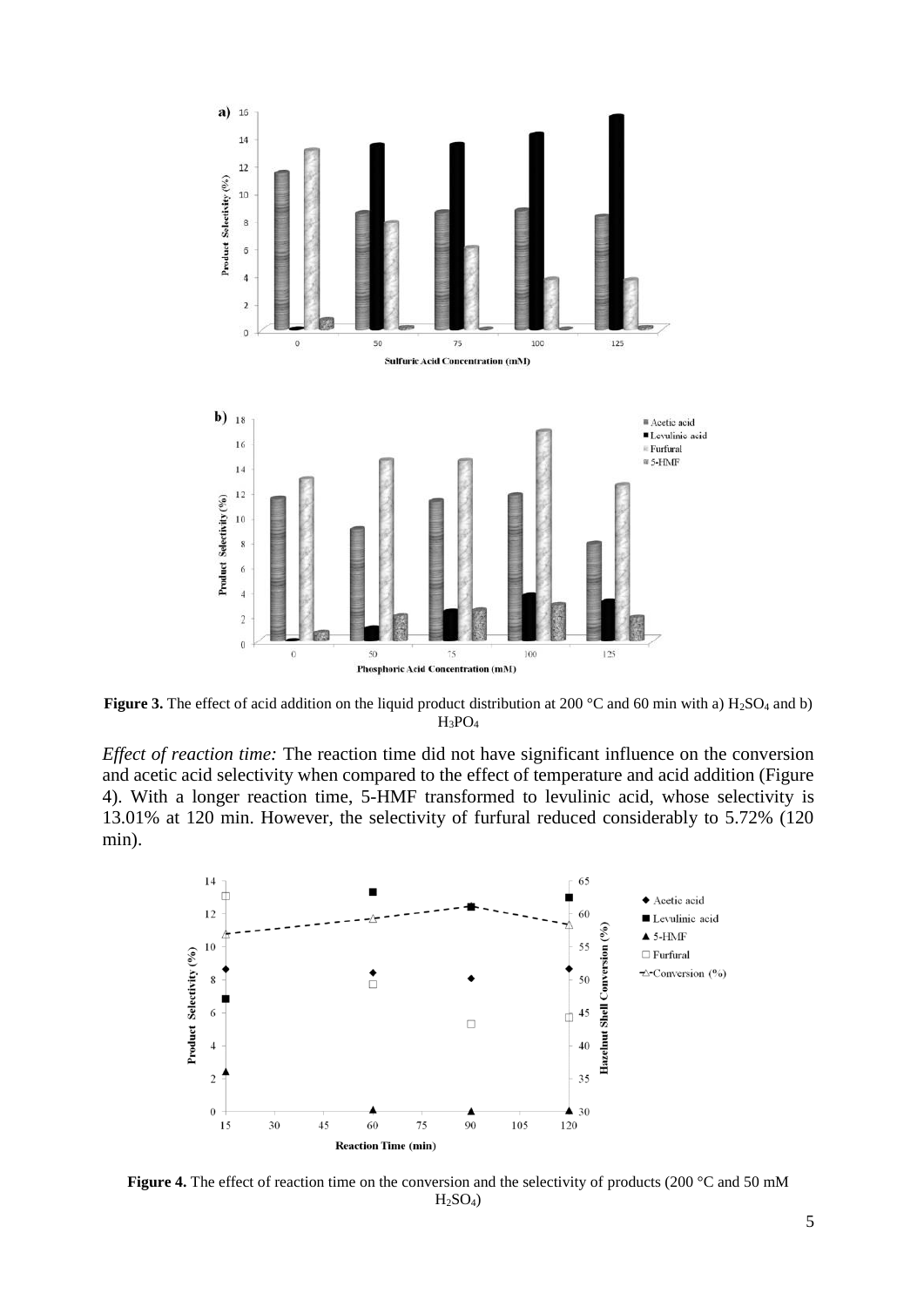*Possible reaction pathways of hydrothermal conversion of hazelnut shell:* As illustrated in Figure 5, the major possible reaction pathways of the hydrothermal degradation of hazelnut shell under subcritical water conditions were shown. In the case of cellulose, the hydrolization of cellulose into oligomers and the isomerization of glucose to fructose are rapid at low temperature (150 °C). At 200 °C, the addition of 75-100 mM of H<sub>3</sub>PO<sub>4</sub> concentration increases the 5-HMF formation, however; the levulinic acid production enhances with the presence of 100-125 mM H<sub>2</sub>SO<sub>4</sub> concentration and longer reaction time ( $\geq 60$  min). While the low presence of H<sub>2</sub>SO<sub>4</sub> (0-5 mM) and high H3PO<sup>4</sup> (75-100 mM) increase the acetic acid production via acetyl cleavage at 200 °C, 200 °C and 15 min with the presence of 50 mM  $H_2SO_4$  is favorable for the furfural formation. On the other hand, the higher temperature (250-280 °C) and longer reaction time (120 min) treatments result in the char formation from furfural.



**Figure 5.** Possible reaction pathways of the hydrothermal decomposition of hazelnut shell at various reaction temperatures

#### **CONCLUSION**

The effect of reaction temperature (150-280 °C), reaction time (15-120 min), dilute acid type  $(H<sub>2</sub>SO<sub>4</sub>$  and  $H<sub>3</sub>PO<sub>4</sub>$ ) and acid amount (0-125 mM) on the hazelnut shell conversion and valuethe production of added chemicals including levulinic acid and furfural in hot compressed water. The highest conversion (65.40%) was observed at 280 °C and 120 min with 50 mM H<sub>2</sub>SO<sub>4</sub>. The temperature and acid type affect the production of levulinic acid and furfural distinctly. While the formation of levulinic acid enhances through the critical point of water, the furfural formation has an opposite behavior. Furthermore, the rate of levulinic acid and furfural production are accelerated with the addition of  $H_2SO_4$  and  $H_3PO_4$ , respectively.